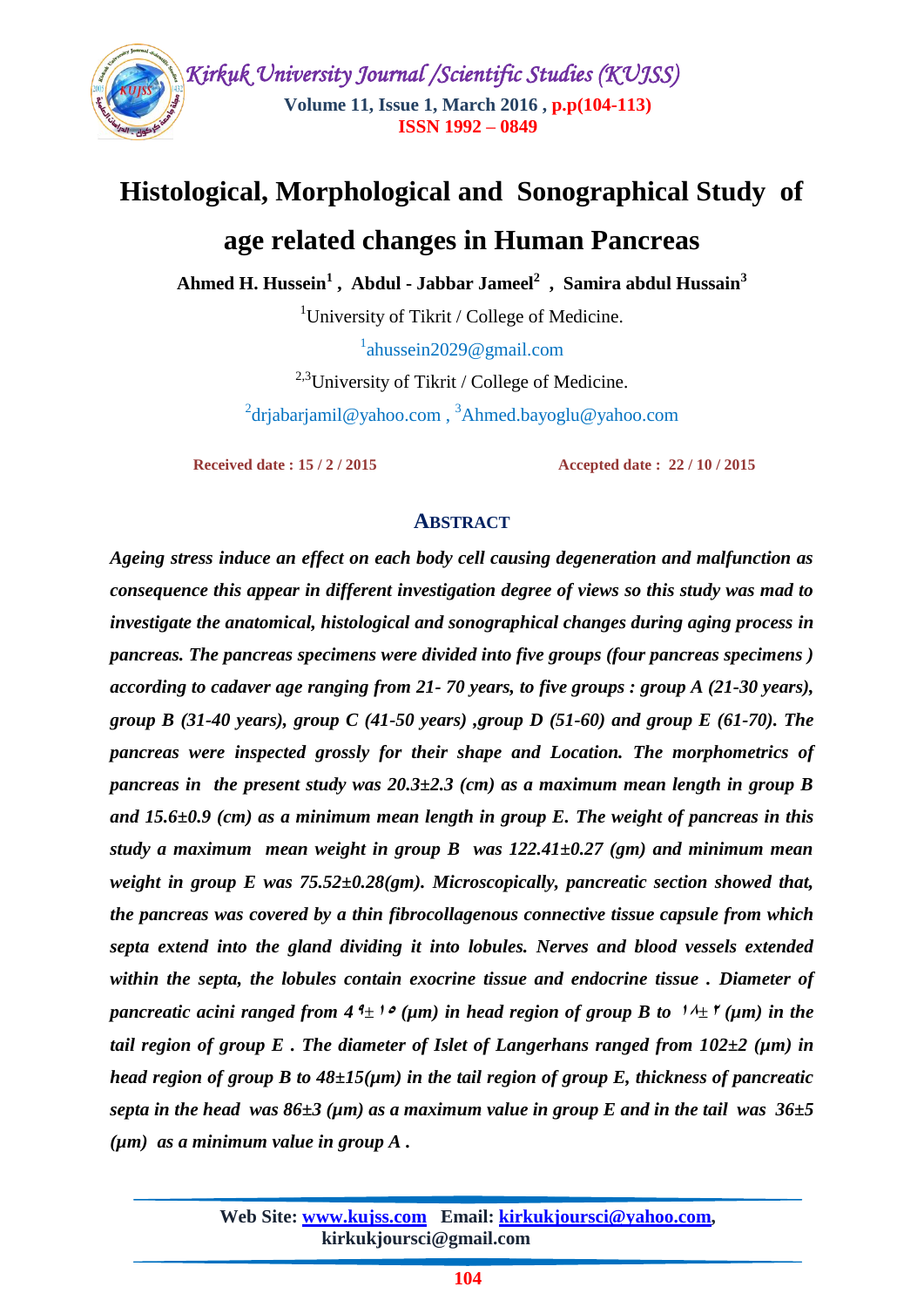

*In addition, an ultrasonographic pancreas gland inspection were performed on forty volunteers who were similarly divided according to age into five groups (eight individuals for each), according to age, the ultrasound inspection concerned with length and width of gland .*

*The results showed that the age have a reliable degeneration effect specially after 40 years old, other further investigation on different population and further tools help to show more details about age related changes.*

*Keywords: Pancreas, Anatomy, Histology, sonograph.*

**دراسة نسيجية وشكمية و الموجات فوق الصوتية بالتغيرات المرتبطة بالعمر في بنكرياس اإلنسان** أحمد حسن حسين ' ، عبد الجبار جميل مهدي ' ، سميرة عبد الحسين عبد الله '' 1 جامعة تكريت/ كلية الطب/ فرع التشريح 1 ahussein2029@gmail.com جامعة تكريت / كلية الطب العام 3,2

<sup>2</sup>[drjabarjamil@yahoo.com](mailto:2drjabarjamil@yahoo.com),<sup>3</sup>Ahmed.bayoglu@yahoo.com

**تاريخ استالم البحث: 15 / 2 / 2015 تاريخ قبول البحث: 22 / 10 / 2015**

## **الممخص**

**االجياد الحاصل خالل تقدم العمر لو تأثير عمى كل خاليا الجسم مؤديا الى انتكاسيا وبالتالي خمل في عمميا واألعضاء ككل، ىذا التأثير يظير كحقيقة يتباين وضوحيا باختالف أدوات البحث المستخدمة، صممت ىذه الدراسة إلظيار مدى تأثير تقدم العمر عمى غدة البنكرياس باستخدام الكشف التشريحي العياني، التقطيع النسيجي و الكشف بالموجات الفوق الصوتية. قسمت النماذج إلى خمس مجاميع كل مجموعو تتراوح اعمارىا حسب التصنيف التالي: مجموعة) أ( )-21 33 سنو( مجموعة )ب()43-31 سنو( ومجموعة )ج()53-41 سنو( ومجموعة )د()63-51 سنو( و مجموعة )ه()73-61 سنو( وكل مجموعة تحتوي عمى أربع عينات وتم فحص أشكاليا وموقعيا التشريحي وامتداداتيا وطوليا حيث وجد اقصى طول بمجموعة )ب( بمعدل )2.3 20.3± سم( واقمو في المجموعة )ه( بمعدل)15.6±0.9سم(**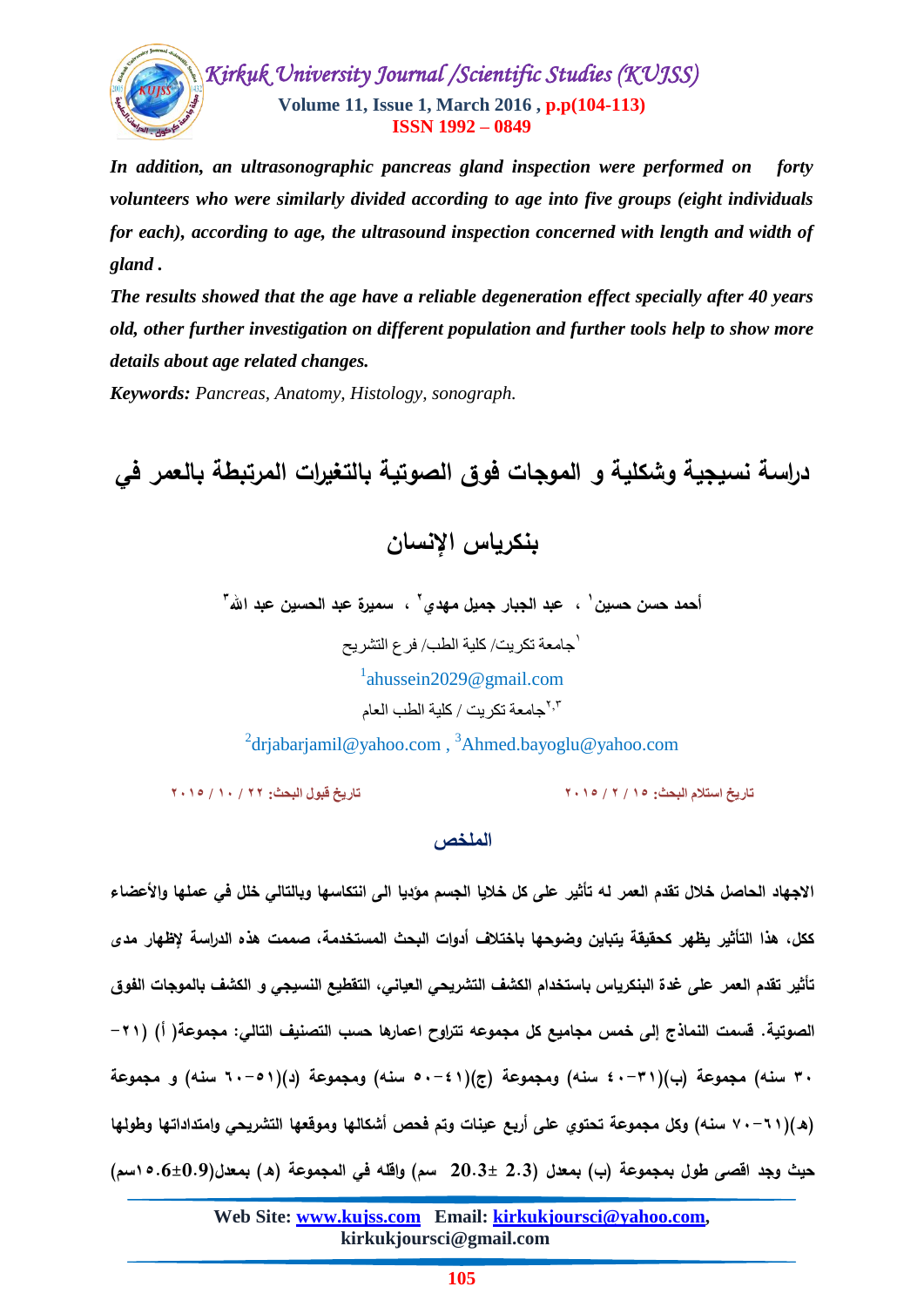

**فضال عن قياس وزنيا الذي وجد )12241.±3227 غم( بالمجموعة )ب( و(0.28 75.52±غم) )بالمجموعة )ه(2 استخدمت المجير الضوئي حيث وجدت الغدة مغطاة بكبسولة رقيقة من النسيج الضام الذي تمتد إلى الغدة وتقسيمو**  إلى فصيصات الأعصاب والأوعية الدموية الممتدة داخل الحاجز ، الفصيصات تحتوي على الأنسجة الإفرازات والغدد **الصماء2 فحصت النماذج ألجل حساب اقطار الجريبات االفرازية التي تراوحت مابين )49±15 مايكرو( بالمجموعة )ب( الى )18±2 مايكرو( بالمجموعة )ه( ، و اقطار جزر النكرىانز تراوحت بين )2102±2 مايكرو( بالمجموعة )ب( و)48±15 مايكرو(بالمجموعة )ه( وايضا قياس سمك النسيج الضام التي وجدت باقصى سمك ) 86±3 مايكرو( بالمجموعة )ه( وباقل سمك ) ±5 36 مايكرو( بالمجموعة )أ( 2**

**فضال عن ذلك استخدمت تقنية الموجات فوق الصوتية ألجل حساب الطول والعرض لمغدة في 43 متطوعا وتم تقسيم المتطوعين استنادا إلى العمر إلى خمسة مجاميع كل مجموعة تحتوي عمى ثمانية أشخاص2 أوضحت النتائج في البحث ان لمعمر تأثير سمبي عمى غدة البنكرياس يتوضح جميا بعد عمر 43 سنة، ان إتمام دراسات أخرى عمى مجتمعات سكانية مختمفة واستخدام أدوات بحث اكثر كما ونوعا قطعا سيعطي تفاصيل اكثر باتجاىات أخرى مختمفة لتأثير التقدم في العمر لذا ننصح بإجراء ىكذا أنواع من الدراسات مستقبال2**

**الكممات الدالة:** البنكرياس, عمم التشريح, عمم األنسجة, الموجات فوق الصوتية.

## **1.INTRODUCTION**

 The name pancreas derives from the Greek roots 'pan' meaning 'all' and 'creas' meaning 'flesh'[1].The pancreas is a soft, elongated digestive gland which is grey–pink and 'featherlike' in appearance. It is approximately 15 cm in length, lobular and weighs about 80 g. It is retroperitoneal and extends transversely across the posterior abdominal wall from the curve of the duodenum to the hilum of the spleen, lies across the vertebral bodies of L1–L3. It is posterior to the stomach and the transverse mesocolon is attached to its anterior margin. It is located in the left hypochondriac and epigastric regions. The pancreas has four parts: a head with an uncinate process (from the Latin meaning 'hook'), a neck, a body and a tail [Figure 1] [2].The pancreas is an important organ that produces digestive enzymes and hormones to control blood glucose homeostasis, the pancreas is often described as two organs in one, due to the distinct function and organization of its endocrine and exocrine components[3-5].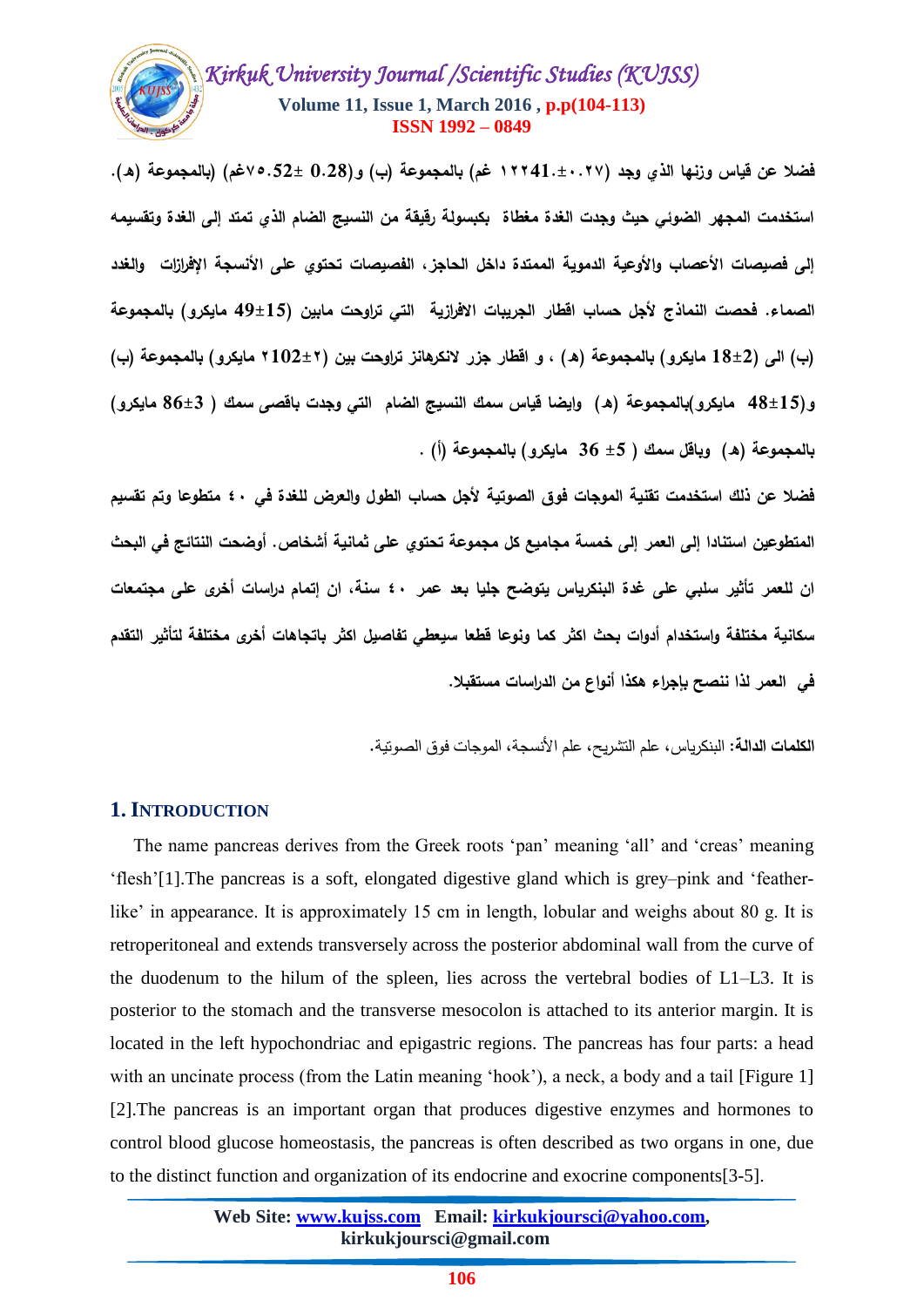

 The endocrine pancreas consists of functional units organized into cell clusters called islets of Langerhans where insulin-producing cells are found in the core and surrounded by glucagon-, somatostatin-, pancreatic polypeptide-, and ghrelin-producing cells [6].

 Exocrine pancreas, the portion of the pancreas that makes and secretes digestive enzymes into the duodenum. This includes acinar and duct cells with associated connective tissue, vessels, and nerves [7].

## **2. Materials and Methods**

 Twenty normal pancreas of adult male cadavers grouped into five groups A, B, C, D and E, including ten years in each group with ages ranging from 21 - 70 years :-

- Group (A): ranged from 21-30 years.
- Group (B): ranged from 31-40 years.
- Group (C): ranged from 41-50 years.
- Group (D): ranged from 51-60 years.
- Group (E): ranged from 61-70 years.

 Cadavers grouped taken from forensic medicine department of Tikrit and Kirkuk Teaching Hospital from both Salahddin and Kirkuk province during the period extended from December 2013 to June 2014, dissecting technique for abdominal approach was by using the procedure described by Patrick [8]. Gross measurements of the pancreas including weight and length were calculated in metric system by using electronic balance and ruler respectively, for histological study two procedures were used for evaluating morphometric criteria a conventional routine procedure using eosin and hematoxlin [9], and special stain procedure using Van Giesons staine [10], general histological view, number and diameter to the acini, Islets of langerhans and septa were described, counted and calculated respectively by using light microscope (Olympus) with micrometer type calibrated ocular lenses (Reichert®), Ultrasonographic examination was according to the name procedure [11], using ultrasonographic system (AlokaSSD500 - Japan) with a 3.5 – MHz curved –array transducer with a wide (11cm) contact surface.

## **3. Results**

 In the present study mean **±**SD of total pancreatic gland anatomical weights and length were reach the maximum value in groups B Table (1) .The largest mean**±**SD values of acini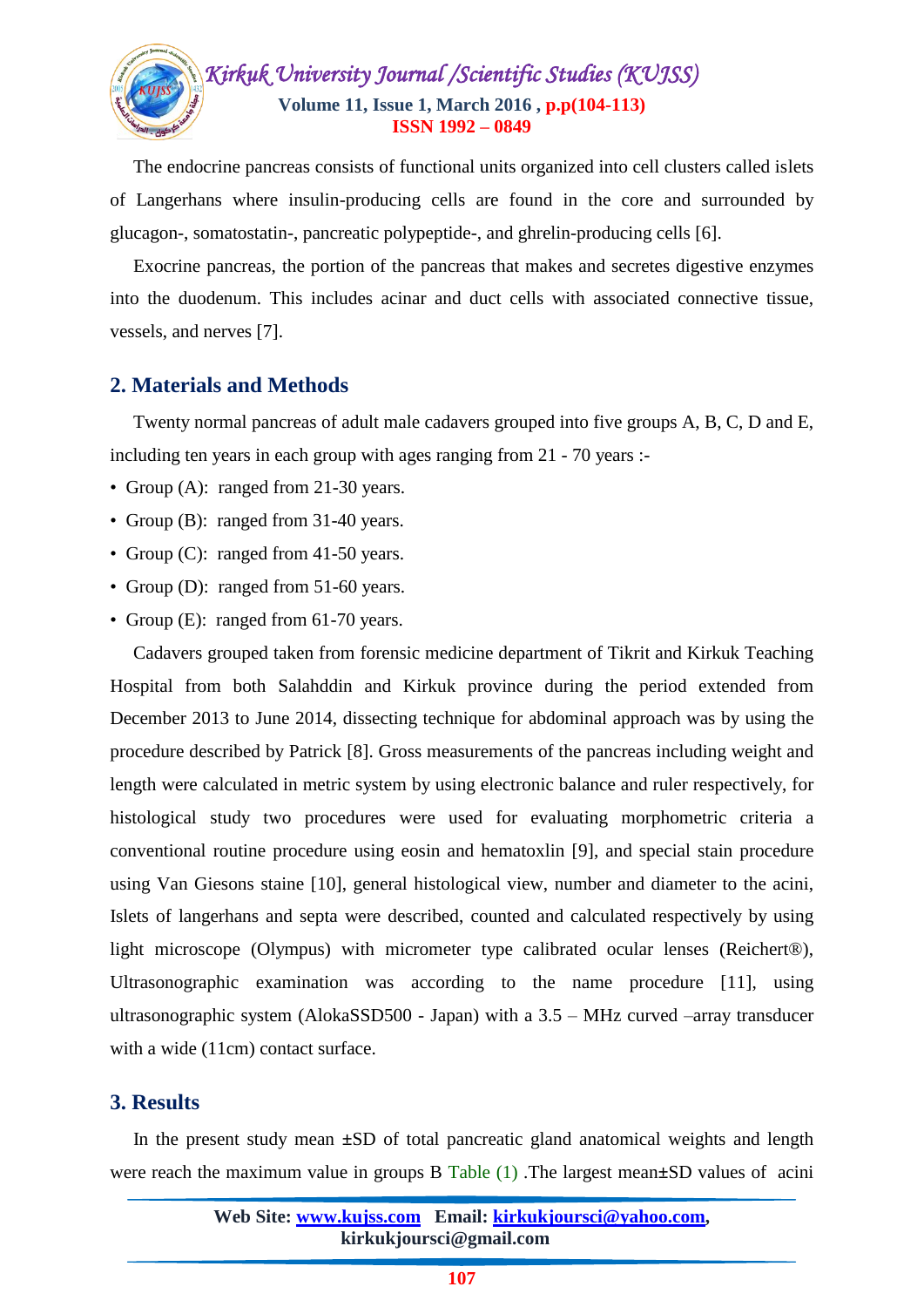

Table (2) and Islet of Langerhans Table (3) for diameter in group A, B, C, D, and E for head, body and tail region of pancreas were in group B and decrease during aging, thickness of pancreatic septa revealed obvious differences correlated to the age, the largest mean**±**SD thikness values were in group E and the smallest were in group A Table (4) Fig. (2) and (3). ultrasonographic investigation results was nearly similar to anatomical results Table (5) Fig. (4).

| <b>Groups</b> | Age (Year) | Weight (gm)<br><b>Mean</b> ±SD   | Length (cm)<br><b>Mean</b> ±SD |
|---------------|------------|----------------------------------|--------------------------------|
| A             | $21 - 30$  | $121.84 \pm 1.62$                | $19.47 \pm 1.3$                |
| B             | $31 - 40$  | $1$ <sup>v</sup> v.41 $\pm$ 0.27 | $20.3 \pm 2.3$                 |
| $\mathbf C$   | $41 - 50$  | $116.63{\pm}4.98$                | $19.17 \pm 2.4$                |
| D             | 51-60      | $100.93 \pm 2.63$                | $18.1 \pm 1.4$                 |
| E             | 61-70      | $75.52 \pm 0.28$                 | $15.6 \pm 0.9$                 |

**Table (1):** Weight and Length of pancreas gland in different age groups

**Table (2):** Diameter of pancreatic acini in head, body and tail region with different age groups

| <b>Groups</b> | Age       | <b>Diameter of acini</b> | Diameter of acini | <b>Diameter of acini</b> |
|---------------|-----------|--------------------------|-------------------|--------------------------|
|               | (Year)    | in head $(\mu m)$        | in body $(\mu m)$ | in tail $(\mu m)$        |
|               |           | <b>Mean</b> ±SD          | <b>Mean</b> ±SD   | <b>Mean</b> ±SD          |
| $\mathbf{A}$  | $21 - 30$ | $49 + 15$                | $36 \pm 15$       | $31 \pm 18$              |
| B             | $31 - 40$ | $57 + 18$                | $53 + 15$         | $38 + 13$                |
| $\mathbf C$   | $41 - 50$ | $33 + 12$                | $30+17$           | $23 \pm 13$              |
| D             | 51-60     | $25 \pm 13$              | $20 \pm 13$       | $19 + 8$                 |
| E             | 61-70     | $24 \pm 10$              | $19\pm8$          | $18 + 2$                 |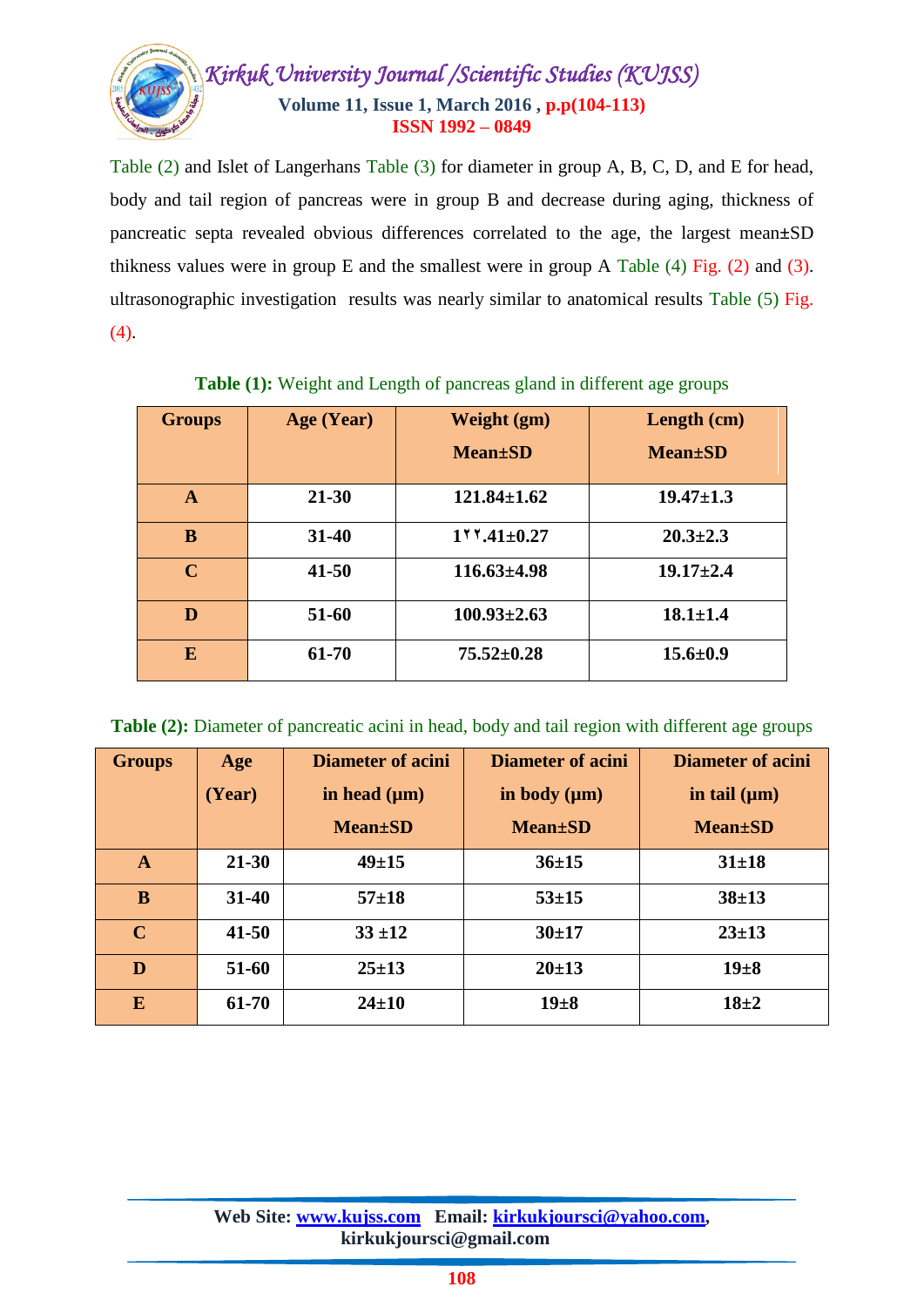

| <b>Groups</b> | Age (Year) | Islets in head $(\mu m)$<br><b>Mean</b> ±SD | Islets in body $(\mu m)$<br><b>Mean</b> ±SD | Islets in tail $(\mu m)$<br><b>Mean</b> ±SD |
|---------------|------------|---------------------------------------------|---------------------------------------------|---------------------------------------------|
| $\mathbf{A}$  | $21 - 30$  | $102 + 2$                                   | $81\pm6$                                    | $73 \pm 13$                                 |
| B             | 31-40      | $102 + 2$                                   | $107 + 3$                                   | $103 \pm 12$                                |
| $\mathbf C$   | $41 - 50$  | $88 + 1$                                    | $76 + 5$                                    | $72 + 8$                                    |
| D             | 51-60      | $82 + 4$                                    | $75 \pm 3$                                  | $65 \pm 5$                                  |
| E             | 61-70      | $74 + 8$                                    | $73 + 2$                                    | $48 + 15$                                   |

**Table (3):** Diameter of pancreatic Islets in head, body and tail region with different age groups

**Table (4):** Thickness of pancreatic septa in head, body and tail region with different age groups

| <b>Groups</b> | Age (Year) | septa in head $(\mu m)$ | septa in body $(\mu m)$ | septa in tail $(\mu m)$ |
|---------------|------------|-------------------------|-------------------------|-------------------------|
|               |            | <b>Mean</b> ±SD         | <b>Mean</b> ±SD         | <b>Mean</b> ±SD         |
| A             | $21 - 30$  | $49 + 7$                | $43 \pm 12$             | $36 \pm 5$              |
| B             | $31 - 40$  | $53 + 7$                | $45 \pm 10$             | $40 \pm 5$              |
| $\mathbf C$   | $41 - 50$  | $74 + 2$                | $60+10$                 | $56 \pm 8$              |
| D             | 51-60      | $78 + 5$                | $69 \pm 12$             | $67+2$                  |
| E             | 61-70      | $86 \pm 3$              | $72 + 15$               | $68 + 10$               |

**Table (5):** Ultrasonic examination the length of pancreas correlated to different age groups

| <b>Groups</b> | Age (Year) | Length (cm)                 |
|---------------|------------|-----------------------------|
|               |            | <b>Mean</b> <sup>t</sup> SD |
| A             | $21 - 30$  | $16.87 \pm 1.1$             |
| B             | 31-40      | $17.74 \pm 1.8$             |
| $\mathbf C$   | $41 - 50$  | $16.37 \pm 0.4$             |
| D             | 51-60      | $15.61 \pm 1.7$             |
| E             | 61-70      | $13.59 \pm 0.6$             |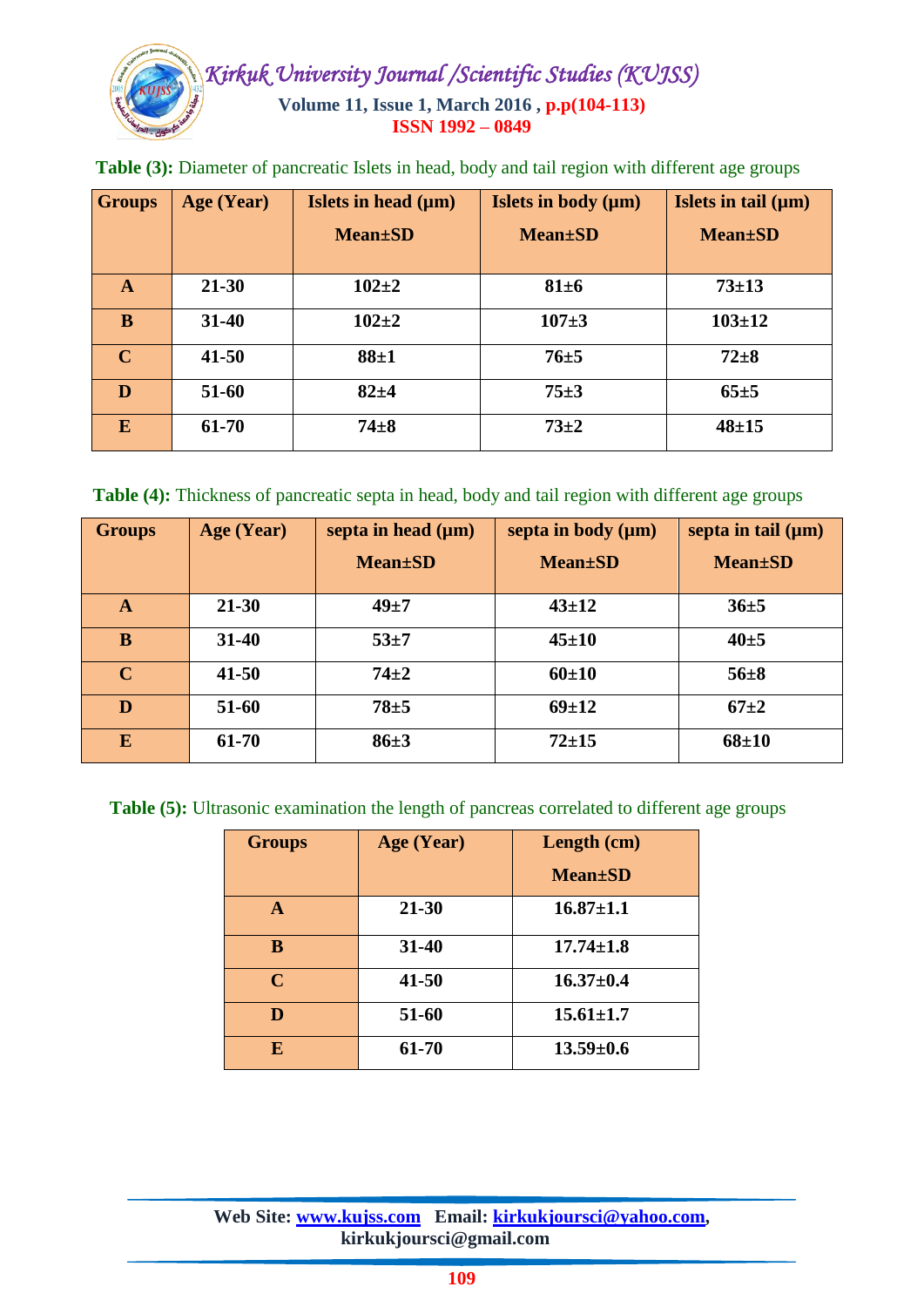



 **Fig. (1):** shows the pancreas and its parts



**Fig. (2):** Showes the Endocrine and Exocrine portion of pancreas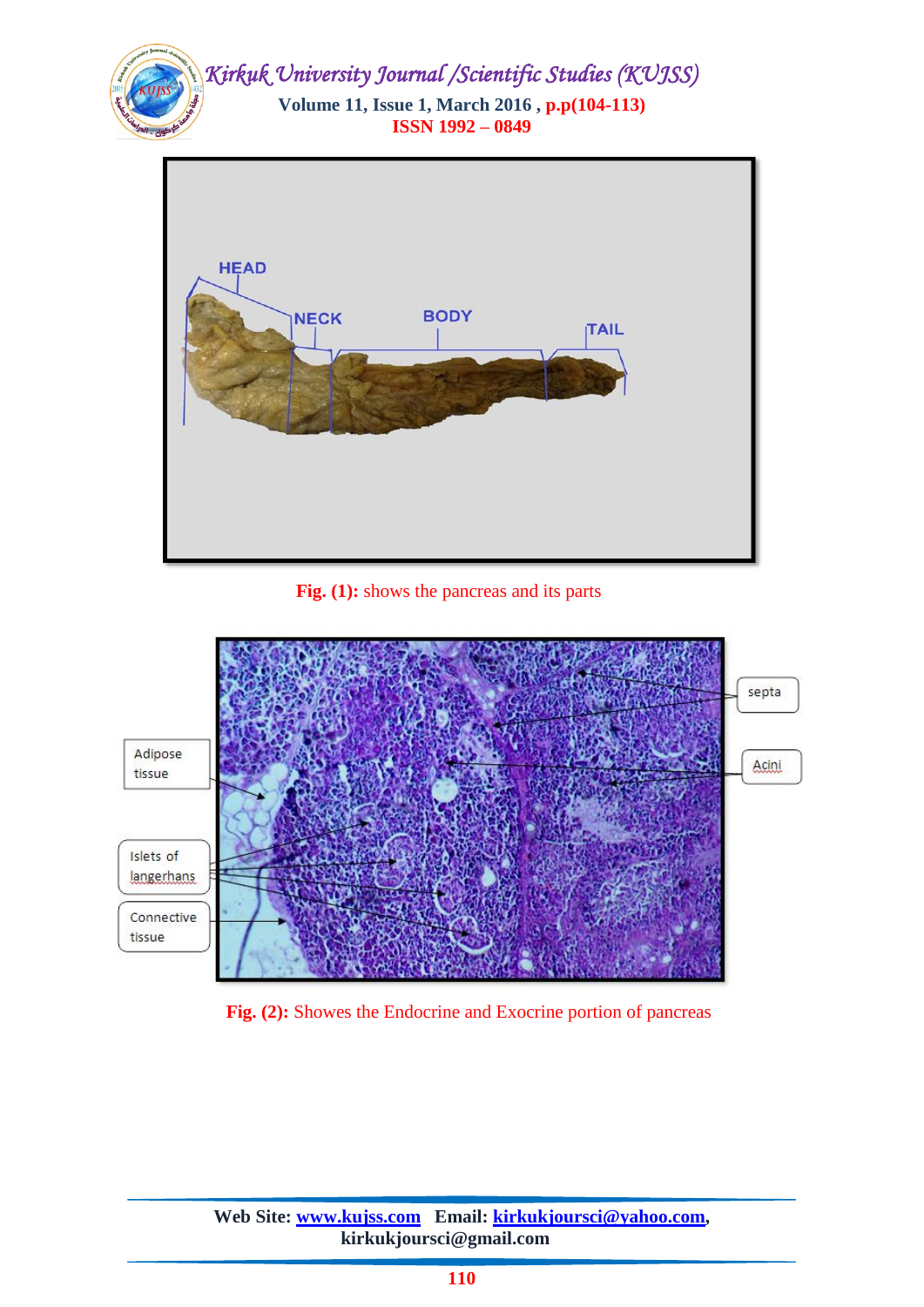



**Fig. (3):** Thickness of pancreatic septa in group E (Van G .10X)



**Fig. (4):** Ultrasonic examination the length of the pancreas

## **4. Discussion**

 The weight of pancreas in this study as a total adult pancreatic weight agreed study done by caglar V. and Kumral B [12], in Turkish populations, in the present study a maximum mean weight in group B was  $122.41 \pm 0.27$  (gm) and minimum mean weight in group E was 75.52 $\pm$ 0.28(gm), in Turkish study the mean weight of pancreas was 87.3  $\pm$  30.6 (gm) for ages ranged from 25-88 years old. The length of pancreas in the present study was  $20.3\pm2.3$  (cm) as a maximum mean length in group B and  $15.6\pm0.9$  (cm) as a minimum mean length in group E this result agreed with Nayak and Mun yooi [13] who showed that the pancreas length ranged from 15-20 (cm).Sulochanae S and Sivakami T [14] , showed that the mean length of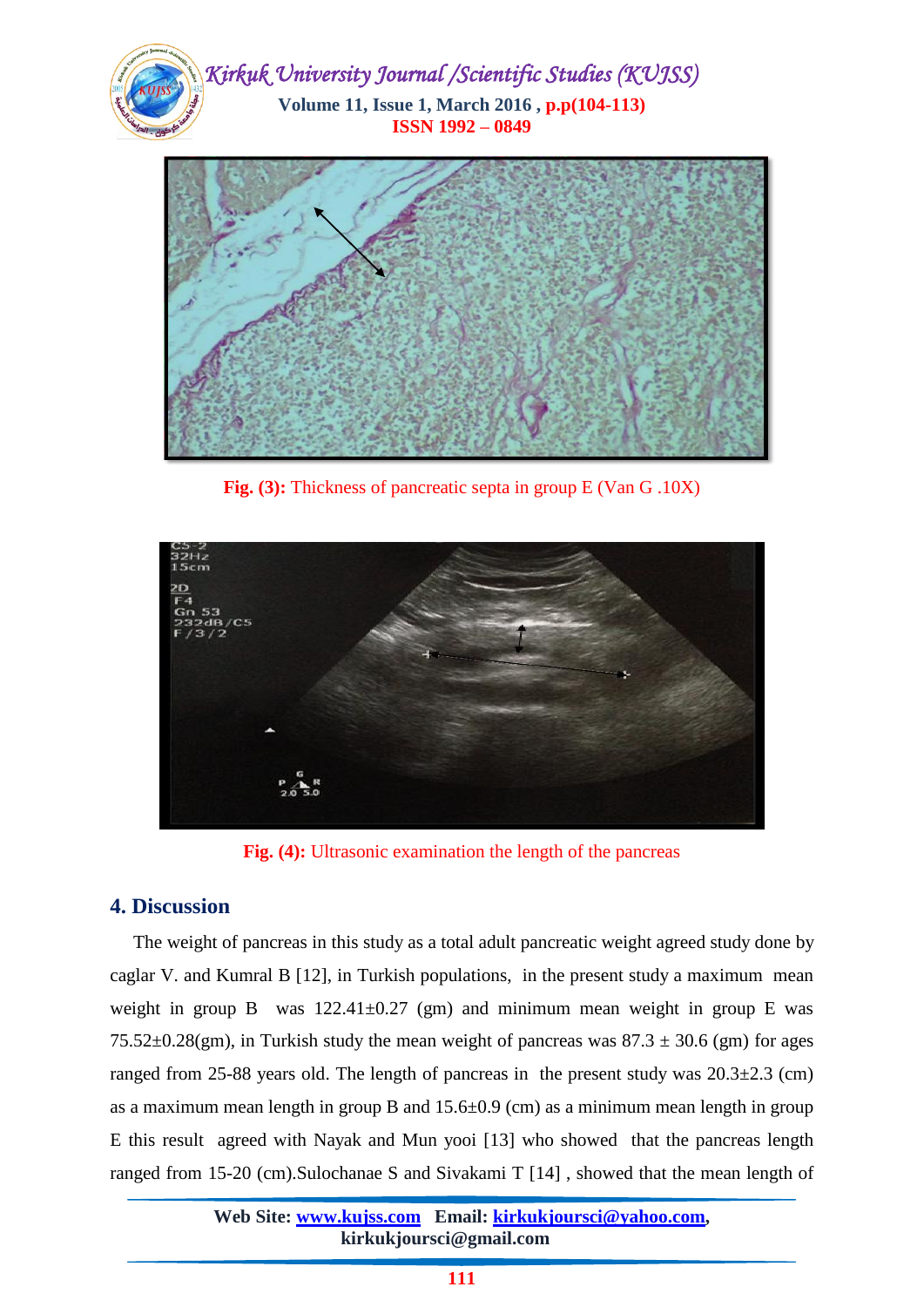

pancreas was 16.38±2.38 (cm) with ages ranged from 23 to 61 years old. The decline in Islet number and size along with age in fact it is a consequence to deterioration that occur in all tissue and organs with the passage of time due to the progressive accumulation of the misfunctioning cell components because of oxidative damage and an age dependent decline of turnover rate and housekeeping [15].

 The size of islet depend on circumstances of islet growth and growing of islets regulated by several factors physical constraints one of them such as the minimal size required for stable cell-to-cell coupling and the upper limit to keep the ratios between cell types [16], functional properties is another factor control islet sizes [17].

 Sonographic appearance of pancreas including ghomogeneity, color and echoes texture with smooth contours support the normality of the pancreas, these findings agree with what is suggested to shown in pancreas free of diseases. The available data suggest that there are effects of age and adiposity on pancreas volume ,anatomical studies report decreased pancreas volume with aging in humans and histological studies report atrophy, fibrosis, and fatty infiltration of the pancreas in the aging population [18].

## **References**

**[1]** J. Slack, *Developmental biology of the pancreas*. Development, 1995;121:1569- 80.

**[2]** Chew Rusheng ; Horton-Szar Daniel. *Gastrointestinal System* .3rd Ed .,Ch5. Elsevier Health Sciences,2008; 107.

**[3]** L. C. Murtaugh Pancreas and beta-cell development: *from the actual to the possible*. Development. 2007; 134(3): 427-38.

**[4]** J.M. Oliver-Krasinski and D.A. Stoffers On the origin of the β cell. Genes and Development. 2008; 22 (15): 1998–2021.

**[5]** F.C. Pan and C.Wright Pancreas organogenesis: *from bud to plexus to gland*. Developmental Dynamics. 2011; 240(3): 530–65.

**[6]** A. Mansouri *Development and Regeneration in the Endocrine Pancreas*. ISRN Endocrinology. 2012 ; 640956:12

**[7]** Daniel.Longnecker, *Anatomy and Histology of the Pancreas*. Exocrine Pancreas Knowledge Base, The Pancreapedia, 2014.